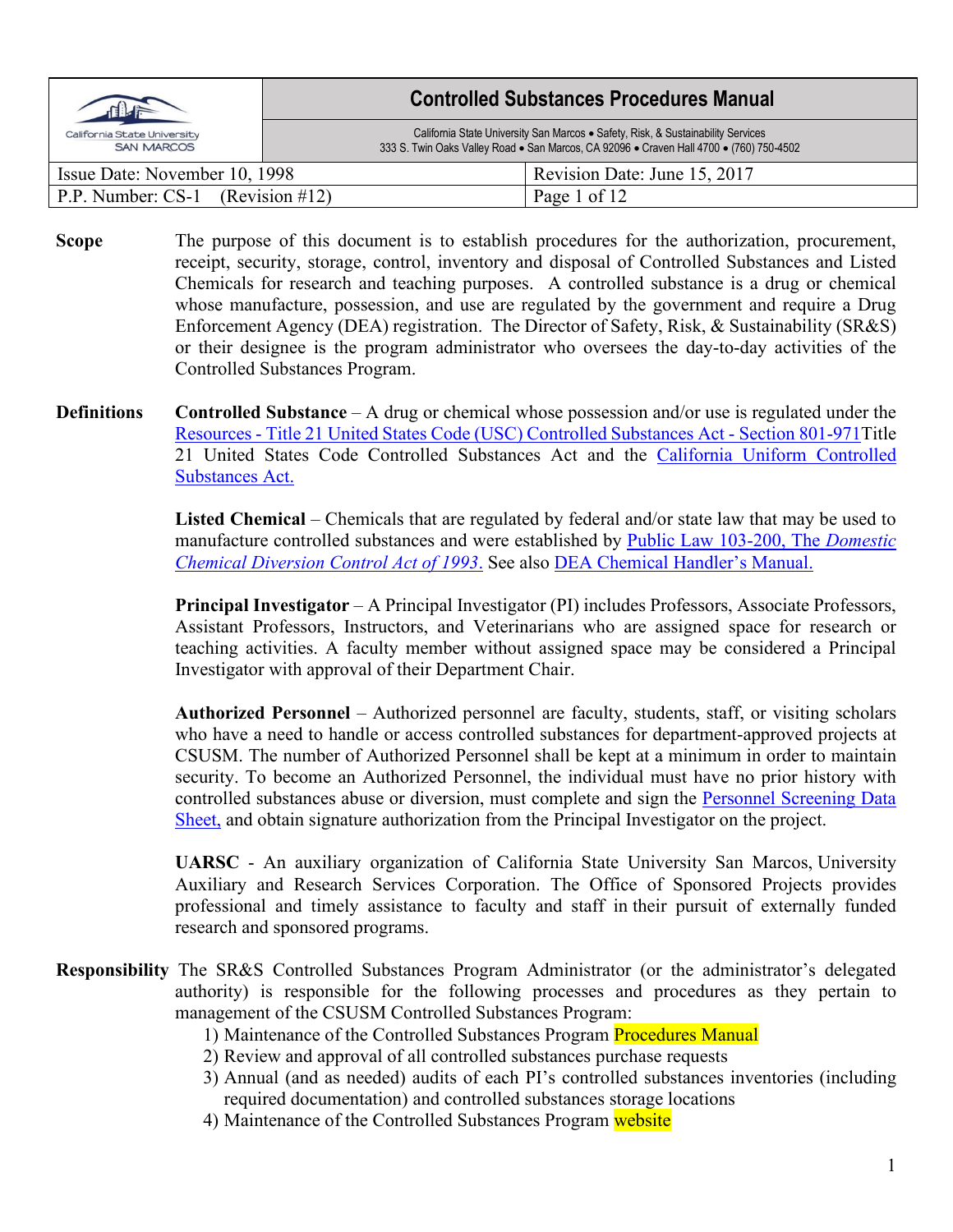- 5) Assist in the initial and annual renewal of Principal Investigator DEA registrations and any associated amendments
- 6) General administrative program management processes as defined in the manual

SR&S will maintain a controlled substances program file for each Principal Investigator (PI) who has been approved to order and research with controlled substances. Each file will contain the following:

- Controlled Substance Use Authorization (CSUA) for each research project.
- Personnel Screening Data Sheets for each authorized lab personnel
- Biennial Inventory logs
- Copies of controlled substances use logs
- Copies of purchase requests for all controlled substances
- Delivery and distribution logs for each controlled substance order
- Audit/inspection records or reports from SR&S or the DEA
- Other related correspondence

### **I. PROCEDURES**

#### **A. DEA Registrations**

The Controlled Substances Program administrator (or delegated authority) shall assist the Principal Investigator in applying for an initial, renewal, and/or amendment(s) to their DEA registration. If the registration is no longer needed, the PI shall provide in writing to the DEA and the Controlled Substances Program Administrator a request to discontinue use of their registration.

The Principal Investigator must provide SR&S all applicable information that affects their DEA license. This includes, but is not limited to, changes in location, changes in research processes, changes in the type and/or amount of controlled substances and listed chemicals used, and changes in personnel allowed to have access to or use the material.

A copy of the PI's DEA registration shall be kept in the same location as the controlled substance locked cabinet, as well as in the PI's controlled substances program file located at SR&S.

SR&S must provide the DEA all information that can affect the registration requirements once it is received from the registrant. Once the changes are made to the registration, SR&S will provide confirmation to the PI to proceed.

#### **B. Controlled Substances Use Authorization**

A Controlled Substance Use Authorization (CSUA) application must be completed for each new research project involving a controlled substance or listed chemical. The CSUA application is available online on the **Controlled Substances Program** webpage.

This application identifies:

- Principal Investigator information (name, department, contact information)
- Controlled substance(s) or listed chemical(s) that will be utilized in the research project
- Storage location(s)
- All personnel authorized by the PI to receive controlled substances deliveries on their behalf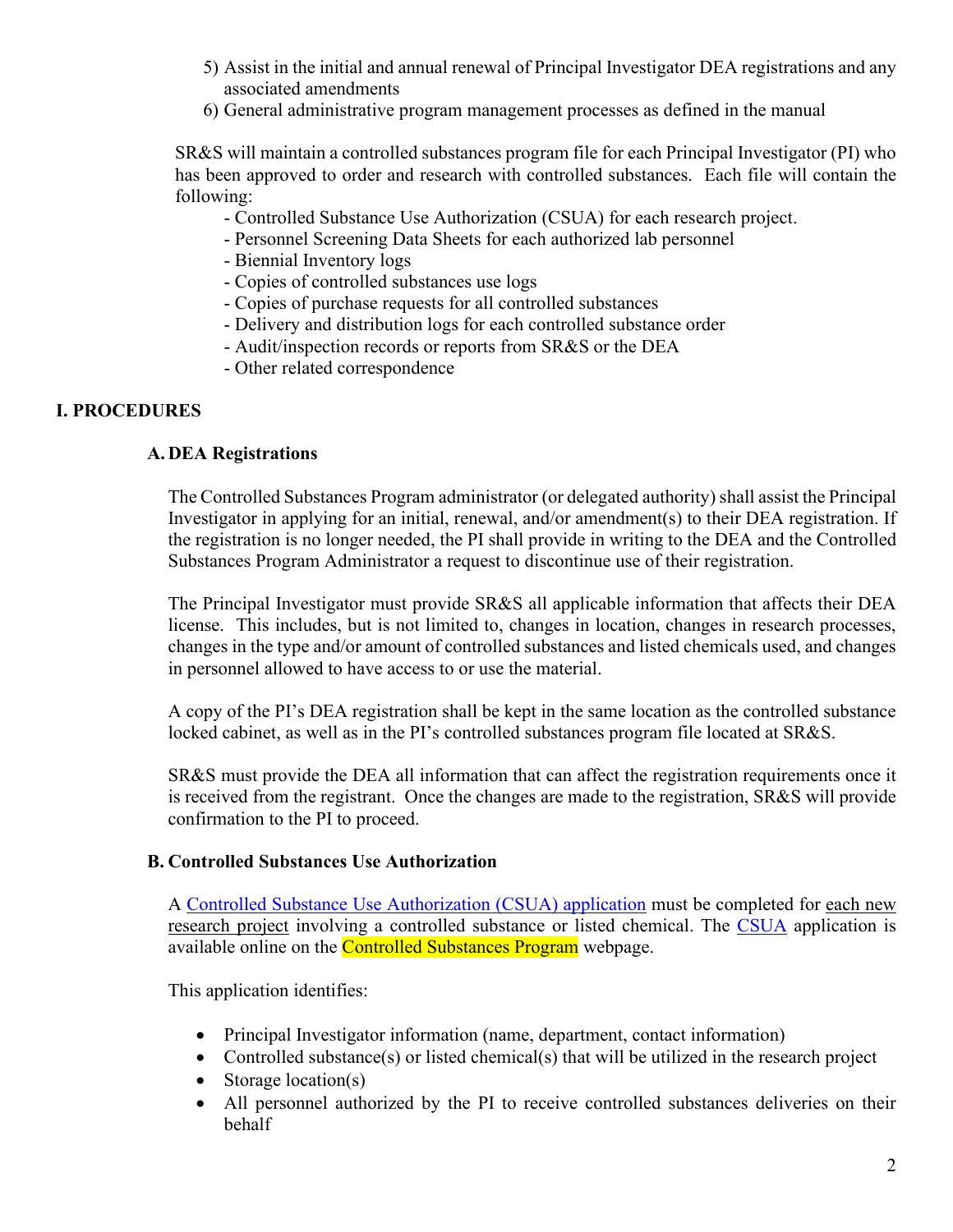• All personnel authorized by the PI to conduct research utilizing the controlled substance

An updated CSUA form must be submitted if any changes occur in controlled substances storage location, research processes, personnel allowed to have access to or use the material, and any changes in the type and/or amount of controlled substances used after the initial CSUA has been submitted and approved by SR&S. If no changes occur, then the Controlled Substances Program administrator will work with the PI to update the CSUA annually. The CSUA will be terminated when the controlled substance is no longer necessary for the initial project for which it was approved.

# **II. PURCHASING**

\*\* *If you are ordering a controlled substance for a new research project, you must submit a new CSUA prior to making your purchase request*.

Steps for Ordering:

- 1. Prepare a purchase requisition or order form (see "Completing a Purchase Requisition" instructions below).
- 2. Complete the Controlled Substances Purchase Requisition online form on the Controlled Substances webpage.
- 3. Attach the requisition and back up documentation (if necessary) to the Controlled Substances Purchasing Request form.
- 4. The Controlled Substances Program administrator will review the purchase request and notify the PI of approval/denial, or request for more information if necessary. SR&S will also send a copy of the approved purchase request to the AVP for Research (Institutional Official), Procurement, or UARSC (depending on the funding source).
- *5.* Once approved, the PI shall submit their purchase order form to Procurement to complete the purchasing process. *\*ProCards cannot be used to make controlled substances purchases.*
- 6. Procurement shall place the order, and delivery information shall be sent to the Controlled Substances Program administrator and the ordering PI.

Completing a Purchase Requisition:

- 1. Purchase requests for Schedules I and II must be on a separate purchase request form than Schedules III through V. Controlled substance purchase requests can only include multiple line items if items are either all in Schedules I and II, or all in Schedules III through V.
- 2. Controlled substances and non-controlled substances shall be ordered separately.
- 3. All items on one purchase request must be under the same DEA registration.
- 4. [DEA Form 222](https://apps.deadiversion.usdoj.gov/webforms/orderFormsRequest.jsp) needs to be completed for Schedule I and II purchases only.
- 5. Controlled substances for non-patient purposes cannot be purchased with a medical doctor's clinical DEA registration.

The Controlled Substances Purchasing Steps (Short Form), is a quick guide to the purchasing process.

# **III. RECEIVING**

A. All shipments of controlled substances shall be delivered to the registered address (predetermined to be Distribution Services) established with the DEA. **A note should be included in the address line to contact SR&S for pick-up from Distribution Services.**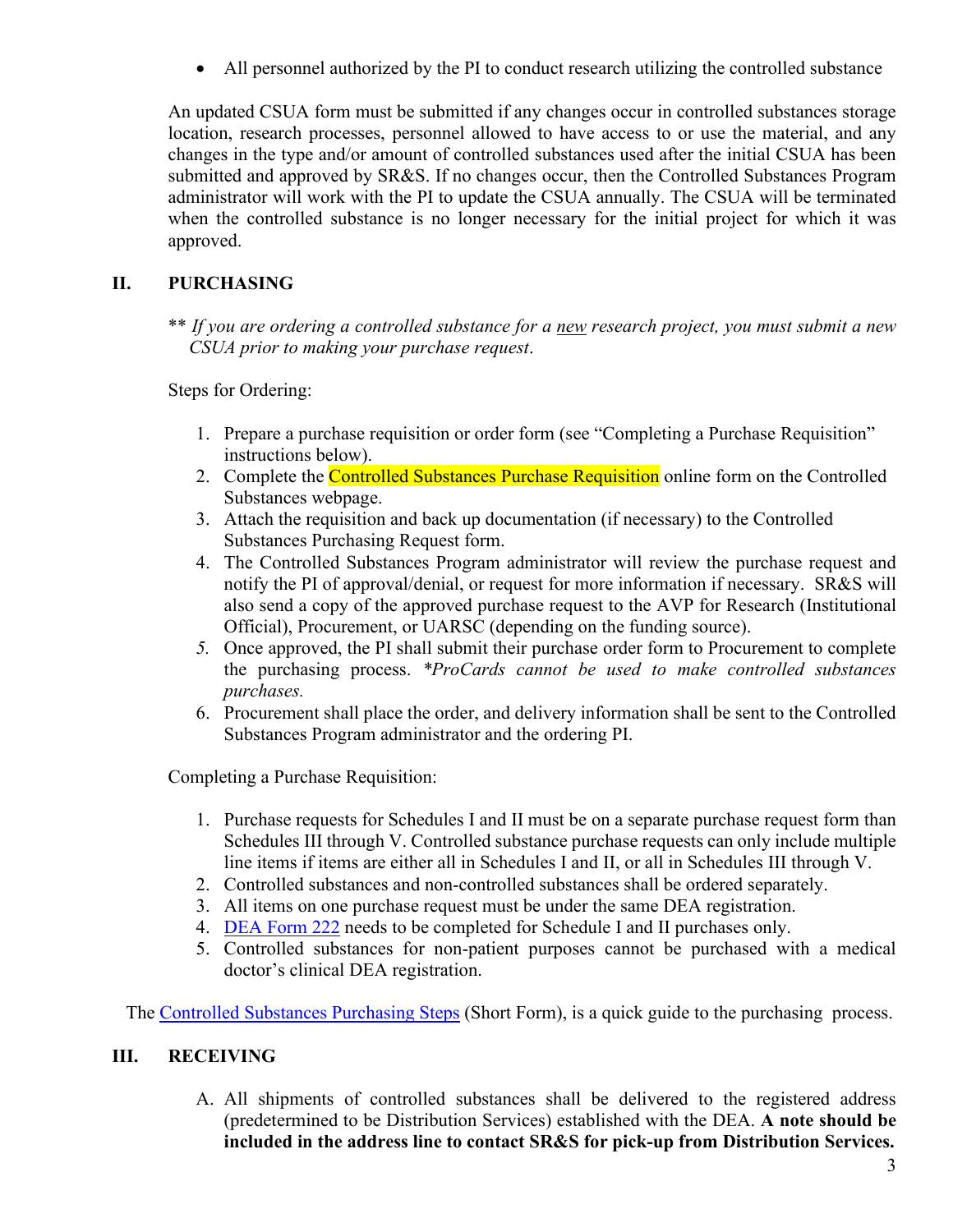- B. Upon receipt, Distribution Services must immediately contact SR&S for pickup. **Distribution Services is advised to secure the package in their DEA approved locked cabinet without opening or disturbing the contents.** This process follows a specific Distribution Services administrative procedure that manages the package from this point.
- C. SR&S staff will arrange a pick-up of the package with Distribution Services, as well as a delivery time with the receiving PI (or their authorized delegate). SR&S will open the package in the presence of Distribution Services staff to verify accuracy of the package contents with the purchase order. If there is a discrepancy or damage to the package or product contained therein, SR&S will notify Procurement and the PI (or their authorized delegate), to arrange for order correction or product return.
- D. SR&S staff will sign for release of the package from Distribution Services into the custody of SR&S staff on both Distribution Services log as well as the SR&S controlled substances distribution form.

# **IV. DISTRIBUTION**

- A. After the controlled substance package is received and logged by SR&S, distribution of the controlled substance package will be made to the requesting PI and/or authorized personnel listed on the CSUA.
- B. The PI or the authorized personnel will open the package in the presence of SR&S staff to determine its contents for accuracy, and sign the distribution form acknowledging receipt of the package and its confirmed contents.
- C. The PI or authorized personnel must immediately place the controlled substance in their DEA approved locked cabinet, thus assuming responsibility for storage and use in accordance with applicable regulations.

The Controlled Substances Distribution Steps (Short Form), is a quick guide to the purchasing process.

### **V. STORAGE**

- 1. Each Principal Investigator shall have an appropriate locked storage and control measures as required by the DEA and pre-approved by SR&S. The methods for storing controlled substance shall be as follows:
	- A. Storage unit shall be secure enough to show forced entry.
	- B. Storage unit shall be bolted or cemented in place.
	- C. Storage unit shall be equipped with a padlock, pin-tumbler, or combination lock.
	- D. If a padlock, pin-tumbler, or combination lock is used, a hasp shall be installed so that there is no access to the mounting screws or bolts when the door is closed and the lock is fastened.
	- E. Hinges shall be installed so as to prevent access to mounting screws or bolts when the door is closed.
	- F. The combination or key shall at all times remain in the physical custody of the PI and the individual(s) listed by the PI on the approved CSUA as "Authorized Personnel".
	- G. Storage unit shall contain only controlled substances and corresponding use logs. No other chemicals or supplies shall be store in the controlled substances storage area.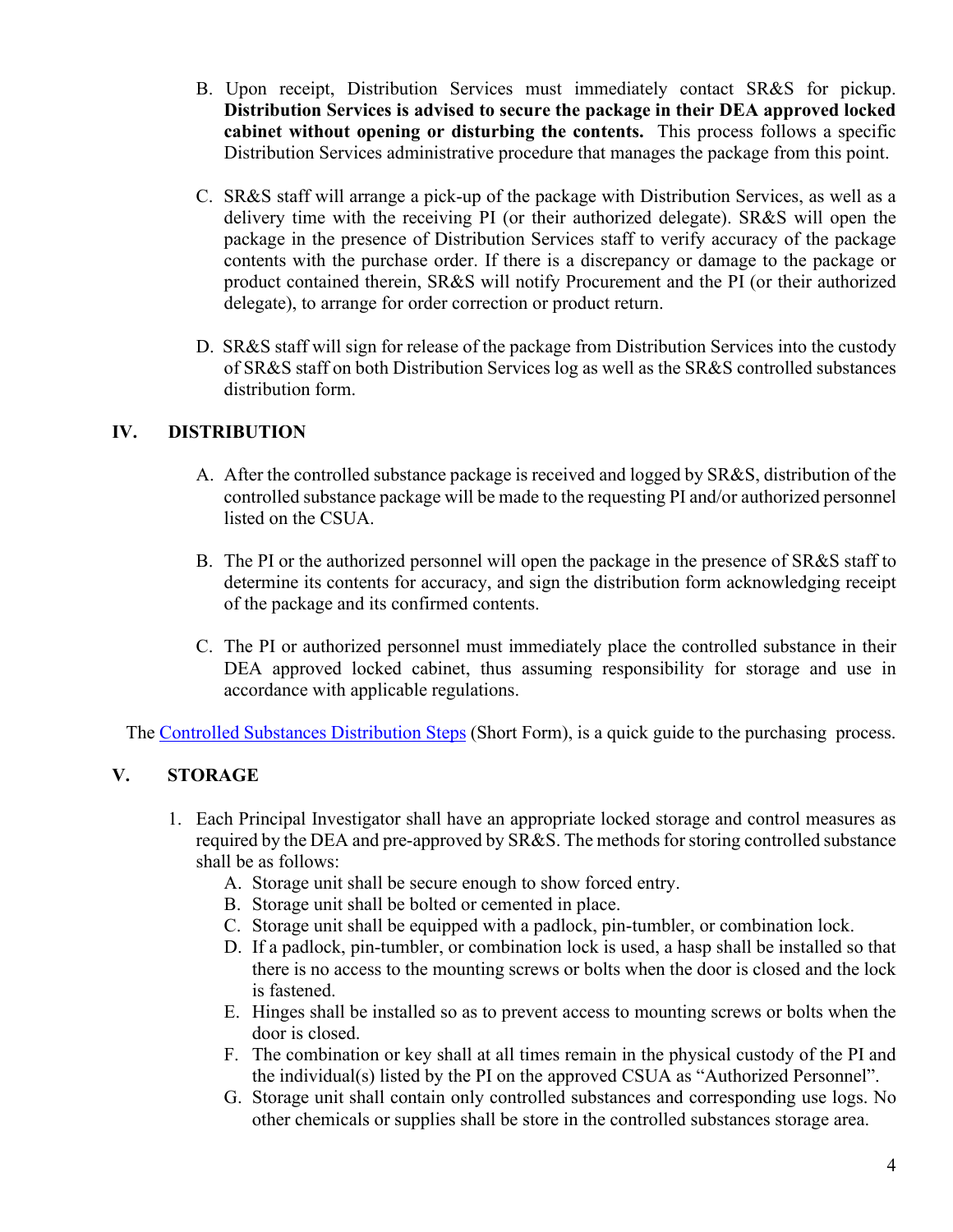- A. Controlled Substances Use Logs for Schedules I and II must be filed separately than those for Schedules  $III - V$ .
- B. The Controlled Substances Use Log form shall be kept in accordance with DEA regulations and SR&S standards. Controlled Substances Use Logs must be kept in a secure location either inside the approved controlled substances storage area or in close proximity and its location noted inside the storage area.
- C. All controlled substance dispensations from its original container shall be recorded on the Controlled Substance Use Log provided by SR&S.
- D. The actual amount of controlled substances remaining in the drawer must equal the documented remaining amount in the logbook at all times.
- E. Any breakage of containers shall be noted on the corresponding Controlled Substance Use Log, initialed by the individual responsible for the breakage, and co-signed by the Principal Investigator. A copy of this Controlled Substance Use Log shall then be forwarded to SR&S for inventory management and review.
- F. Receipts of controlled substances shall be noted on the Controlled Substance Use Log. Purchase order number and supplier name shall be shown.
- G. Departmental copies of Controlled Substance Purchase Requisition forms, Use Logs, and disposal documents shall be maintained by the Principal Investigator in the controlled substance lock-up and shall be made available upon request.

# **VII. SECURITY AND CONTROL**

- A. Controlled substances shall not be transferred from the original containers for storage and/or inventory purposes.
- B. Access to controlled substances shall be denied to any individual who has had a personal application for registration with the DEA denied or revoked. The Principal Investigator shall maintain a current list in the laboratory of those individuals handling controlled substances.
- C. It is the responsibility of each Authorized Personnel to notify the Controlled Substances Program Manager immediately of any theft, loss, or disappearance of controlled substances. The Controlled Substances Program Administrator is responsible for notifying the DEA Regional Office and the University Police Department.
- D. Department Chairs are responsible for notifying SR&S prior to Principal Investigator arrival on campus with controlled substances. The Controlled Substances Program Administrator shall then contact the DEA to determine the appropriate action. A CSUA application shall be submitted as necessary. Additionally, the Department Chair must notify SR&S when a Principal Investigator authorized to experiment with controlled substances is deceased or intends to terminate employment. Controlled substances in possession at that time will be returned to SR&S for disposal.
- E. Controlled substances shall not be transferred, shipped, or removed from the registration location except for in cases of disposal, returned to supplier, or by prior agreement with the Controlled Substances Program Administrator and the DEA.

# **VIII. INVENTORY**

A. Upon notification by and under directions from SR&S, it is the responsibility of each Department Chair and Principal Investigator to conduct an inventory of all controlled substances.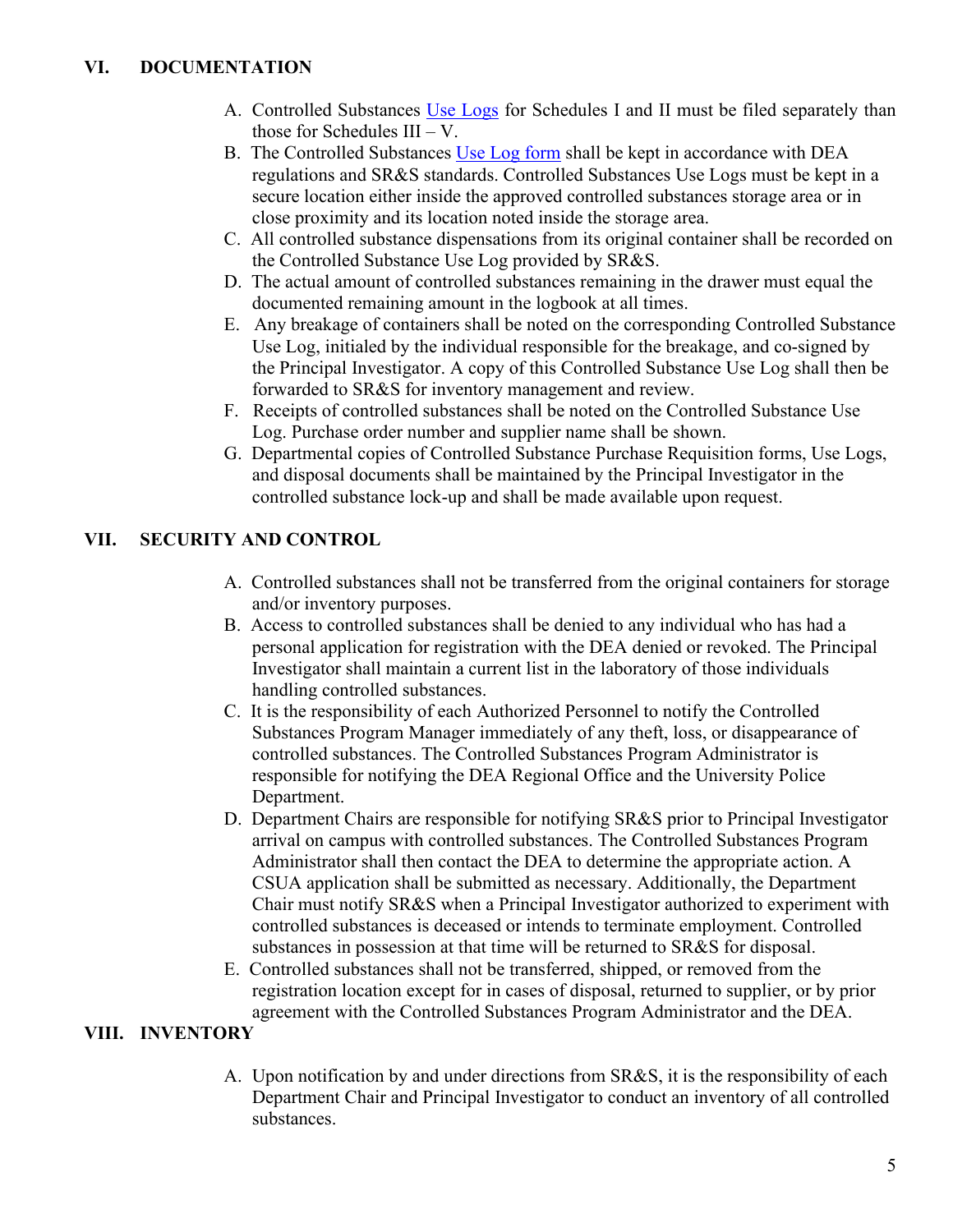B. SR&S shall maintain a file of all new controlled substances purchased for each Principal Investigator and incorporate these controlled substances into the next inventory cycle.

#### **Biennial Inventory**

The University and the DEA require an inventory be conducted and documented every 2 years. PI's must declare their inventory status even if there is zero controlled substances in stock when biennial inventory is taken.

- a) A Biennial Inventory shall be conducted utilizing the Biennial Inventory form. Once complete, this form shall be submitted to SR&S for review and shall be placed in the PI's file. The PI shall keep the original copy of the form in their controlled substances lock-up.
- b) Instructions on how to conduct a Biennial Inventory are provided on the Biennial Inventory form.
- c) SR&S will notify the PI by email with a specific date and instructions in advance when the biennial inventory is due. NOTE: If the biennial inventory is not received after three attempts, the CSUA can be suspended and Procurement can be notified to prevent future orders for controlled substances.

### **IX. DISPOSAL**

To make arrangements for disposal of controlled substances in any manner other than the dispensation or use for which they were procured, contact SR&S. SR&S will receive the substances for disposal by making arrangements for pick-up with the PI and completing a Chain of Custody form. SR&S will indicate on the respective Controlled Substances Use Log that the substance has been received for disposal, and issue a copy of the Chain of Custody form to the laboratory as a receipt. SR&S will hold the substance(s), pending disposal by the DEA-approved reverse distributoir vendor. The respective Controlled Substances Use Logs must be retained for a minimum of three (3) years by the PI and a copy is to be sent to SR&S. Empty vials can be disposed of by Authorized Personnel in the same manner as any other chemical bottle of similar construction. A copy of the corresponding empty vials' Controlled Substances Use Logs shall be sent to the Controlled Substances Program administrator for inventory control.

Disposal must be arranged when:

- 1. A project has been closed or terminated and controlled substances are still in supply.
- 2. A Controlled Substance Use Authorization (CSUA) has expired and a renewal has not been submitted.
- 3. A Principal Investigator determines that the controlled substance is no longer required.
- 4. A Principal Investigator maintaining controlled substances separates from University employment.
- 5. A Principal Investigator maintaining controlled substances dies.

In the instances of terminating employment or death of a Principal Investigator, and in addition to the requirement to dispose of any remaining controlled substances, all inventory records, including Use Logs, must be maintained in the department or forwarded to SR&S for record retention and shall be destroyed three (3) years after date of controlled substance disposal.